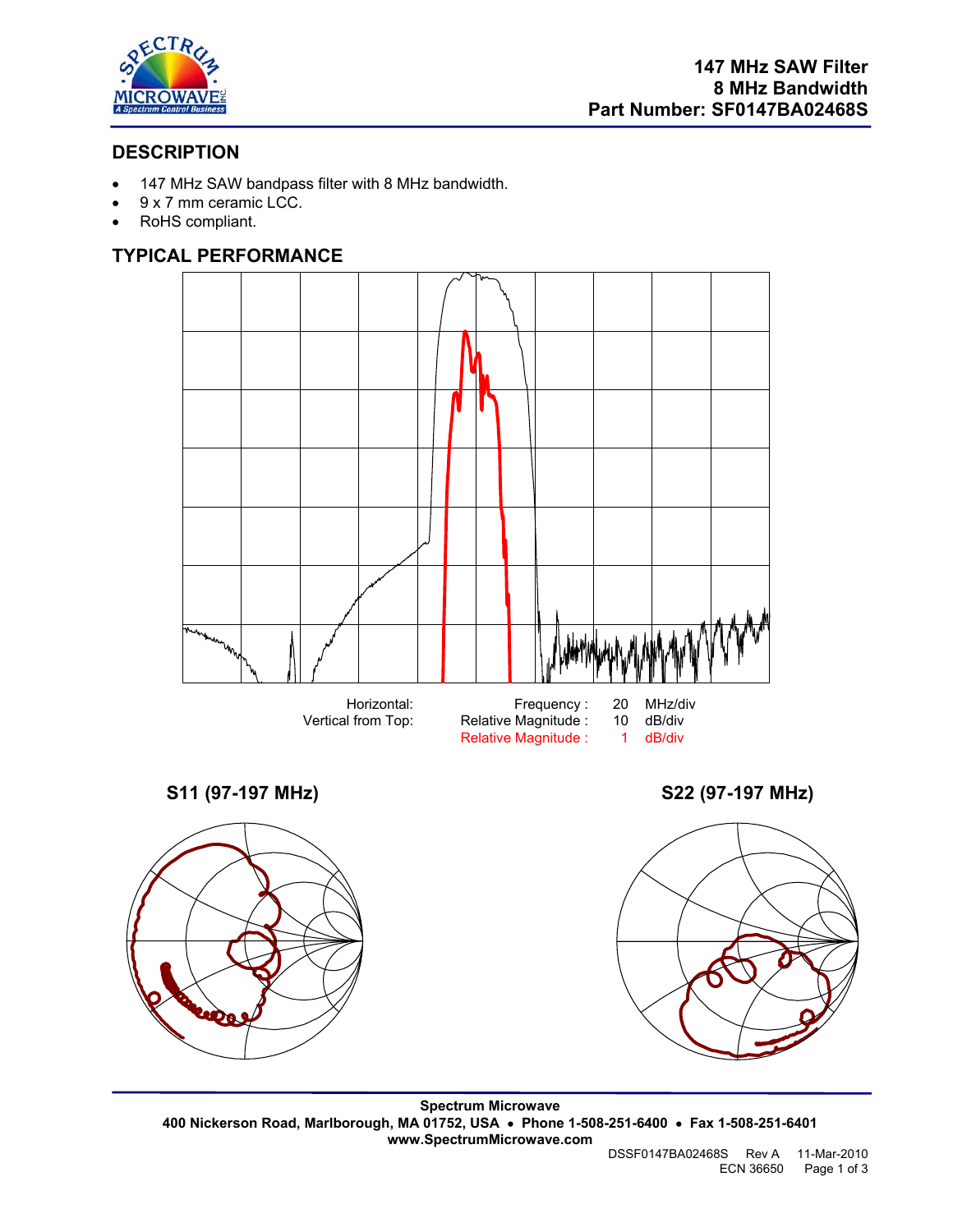

### **SPECIFICATION**

| <b>Parameter</b>                                     | <b>Min</b> | <b>Typ</b> | <b>Max</b> | <b>Units</b>      |
|------------------------------------------------------|------------|------------|------------|-------------------|
| Center Frequency, $F_c$ <sup>1</sup>                 |            | 147        |            | <b>MHz</b>        |
| <b>Insertion Loss</b>                                |            | 3.2        | 5          | dB                |
| Lower 3 dB Band Edge <sup>2</sup>                    |            | 142        | 143        | <b>MHz</b>        |
| Upper 3 dB Band Edge <sup>2</sup>                    | 151        | 152        |            | <b>MHz</b>        |
| Amplitude Ripple (143 to 151 MHz)                    |            | 2.5        | 3.0        | dB p-p            |
| Absolute Attenuation (47 to 108.2 MHz) <sup>2</sup>  | 50         | 55         |            | dB                |
| Absolute Attenuation (185.8 to 247 MHz) <sup>2</sup> | 50         | 55         |            | dB                |
| Absolute Attenuation (247 to 367.5 MHz) <sup>2</sup> | 40         | 45         |            | dB                |
| Input and Output Return Loss                         |            | 6          |            | dB                |
| <b>Temperature Coefficient</b>                       | -80        |            |            | ppm/°C            |
| Source/Load Impedance                                | 50         |            |            | Ω                 |
| <b>Ambient Temperature</b>                           | 25         |            |            | $^{\circ}{\rm C}$ |

Notes: 1. Defined as the average of the lower and upper 3 dB frequencies at room ambient. 2. All dB levels are defined relative to the insertion loss.

### **MAXIMUM RATINGS**

| Parameter                          |     | иах |     |
|------------------------------------|-----|-----|-----|
| Storage Temperature Range          | -40 | 85  |     |
| <b>Operating Temperature Range</b> |     | 50  |     |
| Input Power Level                  |     | 15. | dBm |

## **MATCHING CIRCUIT**



Note: Matching components are not required.